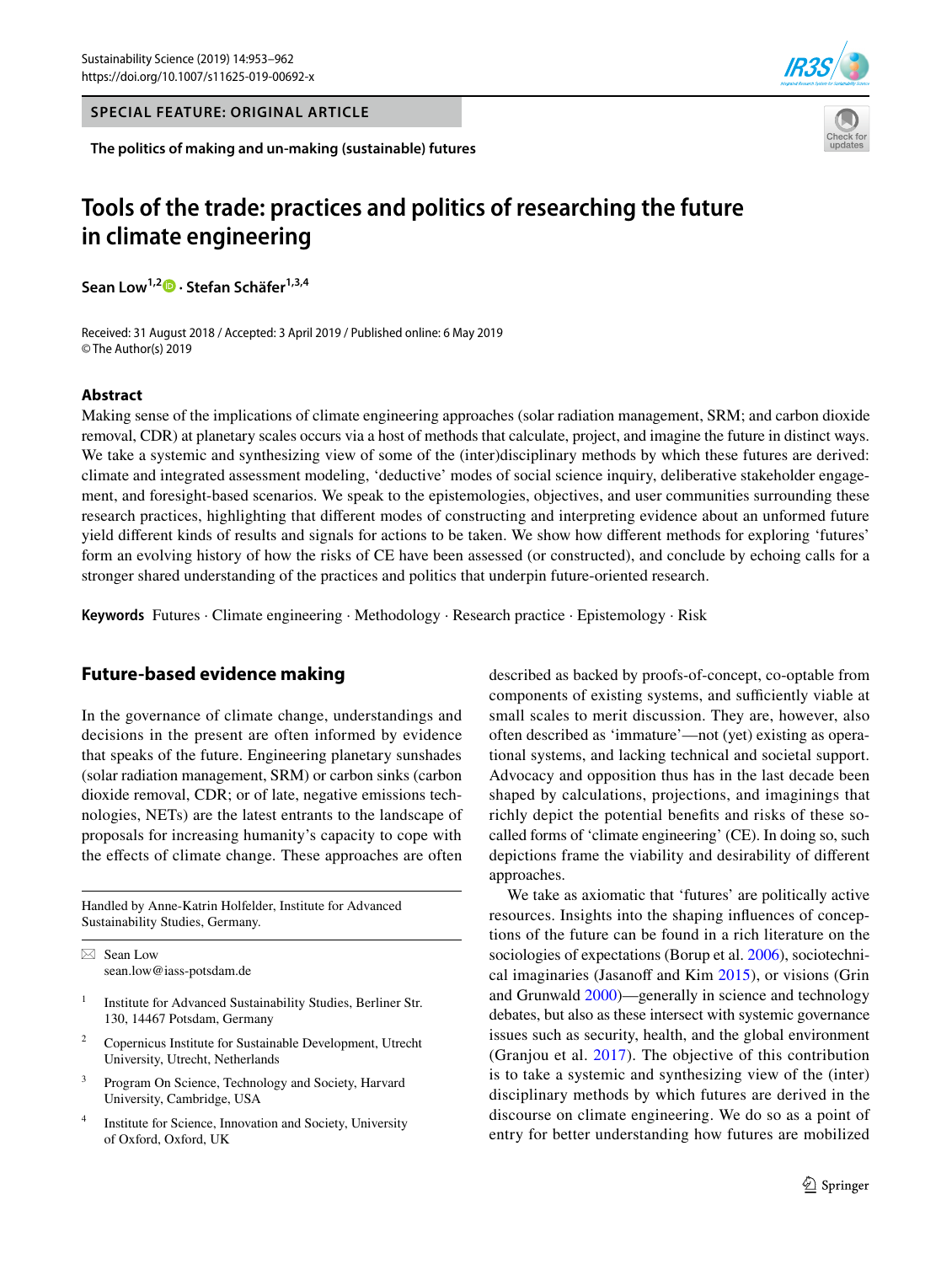by scientifc practice in an increasingly signifcant area of climate and sustainability politics. In speaking of methods, we highlight communities of practice, shared objectives and norms, epistemologies for generating evidence, and relative statuses of authority in the ecosystem of climate science and policy. A focus on methods also gives us an entry point into understanding how specifc concerns emerge in relation to CE—that is, how diferent methods cast CE in their image by viewing it as a problem of, for example, changes in temperature and precipitation, interstate confict and cooperation, the balancing of costs and benefts, or public support or rejection.

Why does this matter? In a feld where much attention is directed to imaginary technologies and scenarios of usage, diverse disciplinary understandings inform how such objects are marshaled as evidence. But how does a method of evidence production shape the evidence it produces, or implicitly favor certain perspectives or actors? Our intent is to explore how diferent ways of making the future known shape the knowledge base upon which climate governance depends. For when particular futures gain a hold on the imagination of scientists, politicians and publics, they can come to structure expectations about what constitutes feasible and desirable courses of action, and shade from view or entirely foreclose alternative options.

We take a bird's eye view of climate and integrated assessment modeling, 'deductive' modes of social science, 'deliberative' stakeholder engagement, and foresight-based scenarios, introducing a number of dimensions for illuminating relationships and contestations between methods (the second section) before undertaking our overview (the third section). The fnal section synthesizes the links and comparisons established in the overview, showing how our analysis of diferent methods can be read as a history of how the risks of CE have been assessed (or constructed)—and therefore, how the bounds of the debate itself have come to be configured.

### **Some dimensions of future mapping**

In this section, we lay out some characteristics by which we can diferentiate methods engaged in mapping the concerns and challenges associated with engineering the climate—the following section on the methods themselves should be read in this light. Needless to say, our list of dimensions is neither exhaustive nor defnitive—we derive them from an analysis of relevant literature, from long-standing participation in CE debates, and from an analytical sensibility based in science and technology studies (STS). Like the methods we discuss, these dimensions are geared toward a purpose; in our case, to allow for some systematic conclusions to be drawn about the mutual infuences—and tensions—between modes of future-oriented research in CE, and about the overall direction of that work.

The frst diferentiates between the processes of quantitative modeling approaches in natural and social science, and qualitative assessments generally deployed as part of social science scholarship. Modeling approaches use simulations based on advanced numeracy. These are simplifed representations of reality extrapolated from an understanding of systemic laws (underpinning processes and trends, incentives and constraints) marshaled by quantitative variables and formulae, and that can be computed and aggregated in high numbers of scenarios (of a future moment) or pathways (leading to a future moment)—see the sub-section on "[Cli](#page-2-0)[mate models and integrated assessment models](#page-2-0)". The others are mixed-methods constructions (scenarios, frames, narratives) that, apart from eschewing a reliance on numeracy, defy easy coherence. Some display a similar logic to simulations, producing scenarios that extrapolate outcomes from systemic processes (see ["Deductive reasoning in socio-polit](#page-4-0)[ical inquiry](#page-4-0)"). Others rely on stakeholder engagements, and on the proposed value of including a diverse range of disciplinary and political perspectives, for exploring challenges (see "[Deliberative stakeholder engagement and foresight](#page-5-0) [approaches](#page-5-0)").

The second is on the kind of challenges that a method is deployed to investigate surrounding the development or deployment of CE techniques. The dimensions of such inquiry can be (combinations of the) physical, techno-economic, and socio-political. Exploration of these challenges is often phrased as assessing 'benefts and risks', though a host of near-synonyms abound. Another way of thinking about it, however, is that methods (and by extension, the communities deploying them, for a variety of agendas and disciplinary understandings) will privilege certain criteria over others in defning risk. We might, however, also consider if, in the grand scheme of the CE research ecosystem, certain dimensions—that is, some mental and methodological ways of projecting risk—are made subordinate and subsequent to others.

The third parses the process of engaging with futures as deductive or deliberative. Deduction is a pervasive form of reasoning, where conclusions are reached 'downward' from a set of general assumptions rather than built 'upward' from particular instances. Disciplines across the humanities and the natural sciences provide much nuance on the defnition and procedures of this concept. We ask the reader to indulge in a broad defnition: if the laws of a system hold—say, the global climate system, or a system of (international) structures and actors, or some analogy of technological development—then if A happens, the analyst, with degrees of likelihood, can expect B, C, or D to result (or can, depending on her mental or computing capacity, trace a sequence of further assumptions and probabilities). From there a conversation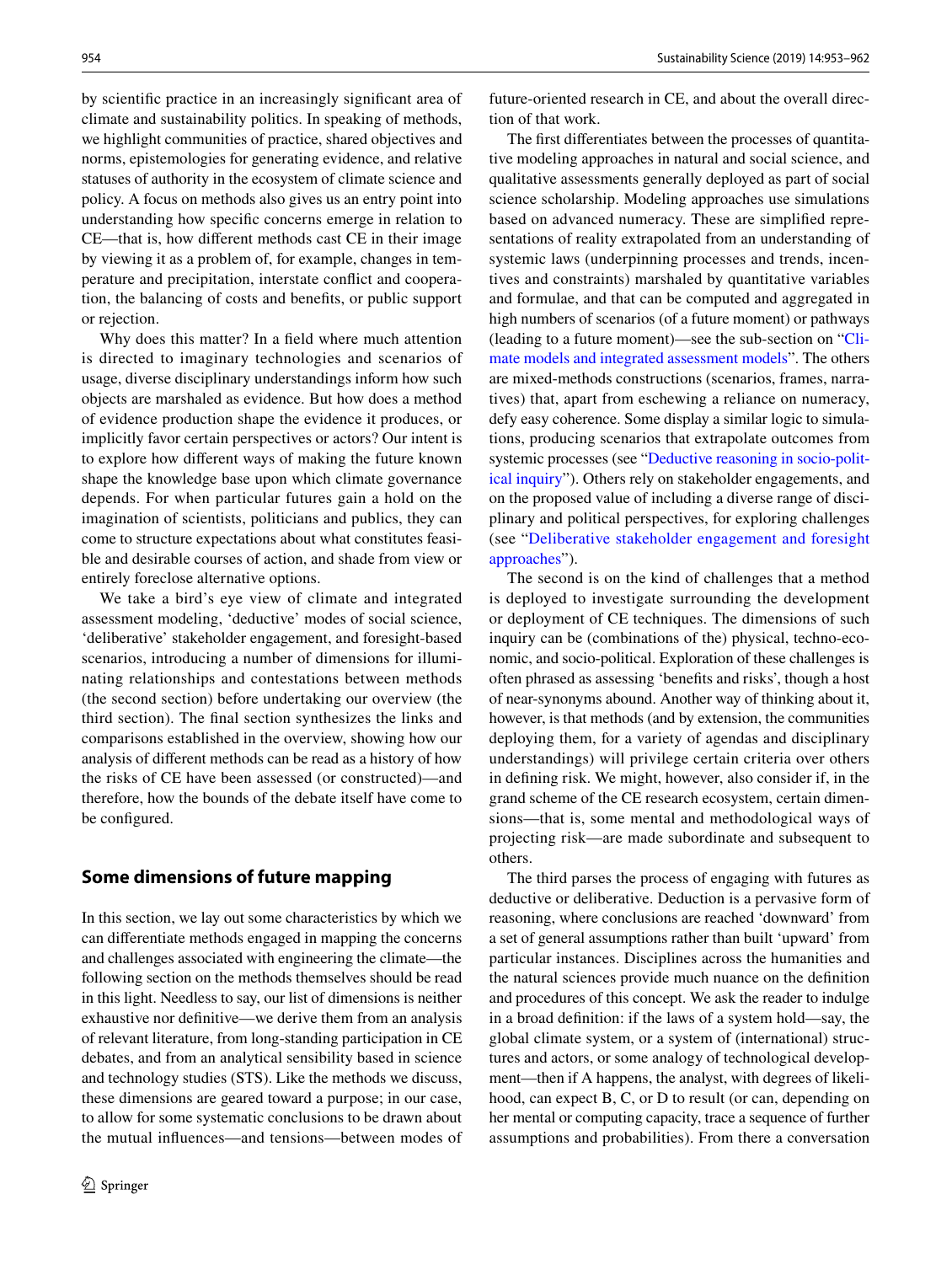opens up on the value of and motivations behind extrapolative, simulative, or probabilistic modes of thought. In the CE space, this includes efforts to gauge climatic as well as societal dimensions of CE; quantitative modeling and more qualitative methods; and disciplines ranging from climate science to economic and sociopolitical inquiry (see "[Climate](#page-2-0) [models and integrated assessment models"](#page-2-0), and "[Deductive](#page-4-0) [reasoning in socio-political inquiry"](#page-4-0)).

A process set in opposition to 'deductive' thinking might be labeled as 'deliberative'—though this term (like deduction) is shorthand for other adjoining concepts. Attempts to cohere such a mode of investigation can particularly be found in frameworks of emerging technology governance that highlight deliberative engagement as part of the concept of 'anticipation' (see "[Deliberative stakeholder engagement](#page-5-0) [and foresight approaches"](#page-5-0)). The idea is that thinking about the future as part of a deductive paradigm can be prone to technocracy—there is an implicit emphasis on usable, technically focused projections, more so than on the processes, values, actors and agendas constructing them. The emphasis, then, should be less on what the future might be (however conditionally), and more on who is in the room to say so. Futures should be more explicitly treated as experimental, user-generated, and as inclusive as possible, highlighting the disciplinary and political understandings that create them, and generating avenues for action that navigate a wide array of aims and possibilities.

# **Methods of future‑oriented research**

#### <span id="page-2-0"></span>**Climate models and integrated assessment models**

The Assessment Reports of the Intergovernmental Panel on Climate Change (IPCC) rely upon 'a vast machine' of computer models to simulate future climates—that is, they provide a legitimized mode for forming evidence on the risks of a warming planet, as well as for assessing the viability of strategies to reduce emissions (Edwards [2010](#page-8-3)). When climate change emerged as a subject of scientifc inquiry and later, political ambition—an evolving array of model types became entrenched as the principle apparatus by which sense could be made of such a complex, systemic phenomenon. The importance of computer modeling, and the epistemology it represents, is held in place by continued advances in capacity, application to new issues, and mutual reliance between climatic projections and policy discussions.

Deriving the potentials of various CE proposals borrows heavily from the resources and historic credibility of the modeling enterprise. Climate models—underpinning the work of IPCC Working Group I on the physical science of climate change—have been used to estimate the climatic impacts of sunlight refection methods (SRM). Integrated assessment models (IAMs)—assemblages that combine climate, land-use, energy systems, and economic components—are the vehicles of Working Group III assessments of mitigation options. These have been implicated in the conceptualizing of large-scale carbon removal (CDR) as an essential part of strategies for reaching the Paris Agreement's 2C target. Climate models and IAMs have diferent histories and applications in the CE space, but we address them together here because of epistemological overlaps in exploring the future.

Climate models were not originally intended to simulate targeted modifcations of planetary refectivity, but have been repurposed for gauging SRM's physical impacts (Wiertz [2015](#page-9-1)). This modeling activity has since generated one of the CE debate's largest bodies of the literature and authorship networks, relying heavily on the Geoengineering Model Intercomparison Project, or GeoMIP. Since 2011, research has become increasingly fne-tuned in terms of technology, regions, and impacts assessed (Kravitz et al. [2015](#page-9-2)). The principle of SRM modeling is straightforwardly deductive. Modelers adjust the refectivity of various environmental systems as proxies for SRM approaches, resulting in projections of climate variables such as temperature, precipitation, sea level rise, and ozone. Calls for expanding modeling of devolved impacts on agriculture, fsheries, air pollution, and health are increasing (Irvine et al. [2016](#page-9-3)).

In the climate modeling literature, cooling the planet is broadly projected to reduce certain impacts associated with rising temperatures (Irvine et al. [2016\)](#page-9-3). At the same time, signifcant variations and uncertainties—particularly on regional efects—depend on assumptions and choices made by researchers themselves. At the input stage, results are structured by the model used, and by the technology, amount, rate, term and location of deployment selected. Any modeler admits to this, but the details of these choices, spread over dozens of papers, are unfortunately if understandably elided. At the output stage, the reporting on benefts and risks, or the very translation work that makes results meaningful for further research or for societal deliberation, often then depends on the communicators in question, be they modelers or others. For example, Irvine et al. [\(2016\)](#page-9-3) give a technical overview of SRM modeling that also functions as an optimistic prospectus, while McLaren ([2018\)](#page-9-4) provides a critical sociological and ethical interrogation.

IAM work on CDR, meanwhile, was not brought into conversations on CE until it was pointed out in the prelude to the negotiation of the Paris Agreement that the vast majority of Working Group III scenarios limiting temperature increases to 2C in 2100 relied on the rapid, largescale deployment of bioenergy carbon capture and storage (BECCS), an unproven chimera then on the fringes of CDR conversations. The presence of BECCS in resonant AR5 projections, it was argued, provides a backstop that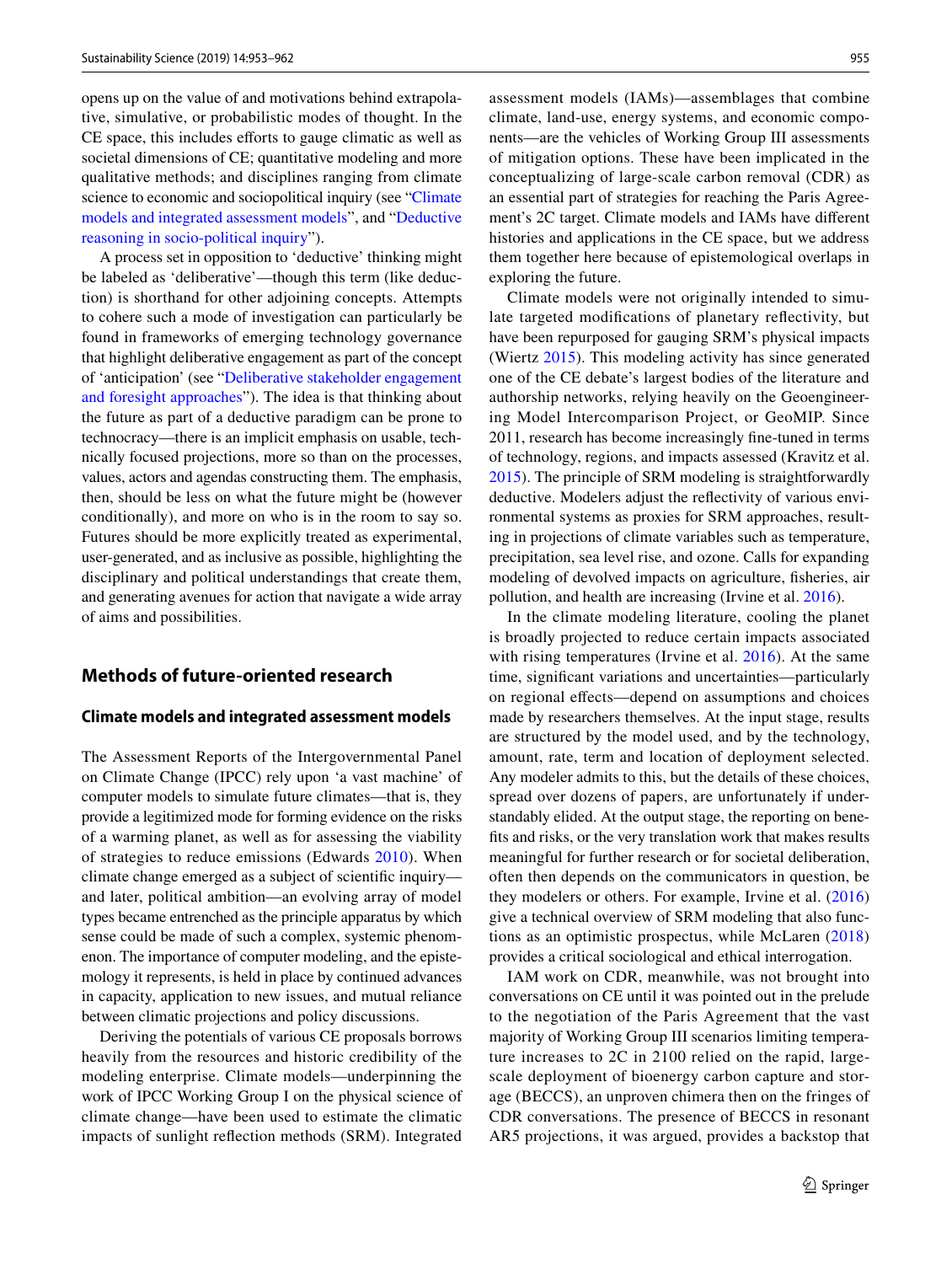scientifcally legitimizes ambitious temperature targets as 'feasible', and introduces strange new signals to climate governance. There are concerns over the risks of deploying BECCS, such as land-use conficts, carbon storage safety, or de-incentivizing emissions reductions, alongside fears that if there few other envisioned paths capable of meeting 2C, then climate policy is being shoehorned into a future generated from these projections (e.g. Beck and Mahony [2018\)](#page-8-4).

Interestingly, critical commentary also placed an ongoing focus on the role of the research groups built around IAM work as future-makers, resembling points made on the shaping choices of researchers in SRM modeling. The IAM community, it was argued, needs to be aware that their work does not neutrally assess options as much as actively frame their viability and necessity. More uncomfortably, modelers are argued to be complicit in a mode of IPCC assessment in which policy actors invested in the 2C target as a political benchmark functionally trade funding to IAM groups in return for evidence that sustains its viability (Geden and Beck [2014](#page-8-5); Geden [2016;](#page-8-6) Anderson [2015](#page-8-7)). This, then, calls the impartiality of certain strands of research into question. These issues are further complicated by the fact that contestations over infuential technical parameters occur largely within hidden modeling processes, and are often lost in translation during the creation of outputs for wider deliberation (Pindyck [2017\)](#page-9-5). The IAM community disputes these characterizations, noting that they had consistently warned about over-relying on BECCS and submitted agendas for further research, before rather than in response to critical attention (Tavoni and Socolow [2013](#page-9-6); Fuss et al. [2014](#page-8-8)). Moreover, they resist the depiction of BECCS as somehow fabricated for flling the gap between reality and climate ambition, arguing that IAMs do not advocate for particular climate strategies as much as simulate emissions pathways with alternative mixes of technology as a platform for policy discussions.

Modelers in either field argue that their work offers fact-grounded but experimental estimates of the future that imperfectly aggregate trend across complex physical and economic systems. The process emphasizes expert judgment, as well as 'inter-comparisons' (e.g. GeoMIP for SRM) where a comparison between a range of models aiming at common targets is argued to contextualise outliers and deliver conclusions with greater confdence. In this understanding, knowledge of climatic impacts of CE approaches or of barriers to deploying them, can be produced or improved by refning inputs or by running a greater diversity of scenarios. Stronger modeling capacity and further modeling applications are seen to improve understanding of certain dimensions of risk, and their simplifed, often intentionally limited parameters have to be taken into account when applying modeling results to policy crafting.

These are fair conditions, but their limitations are worth considering. Climate models, for example, have been argued to be an 'inventive tool' in the design of SRM strategies, in which planetary sunshades are 'virtual technologies' constructed and framed strongly within the bounds allowed by modeling capacity (Wiertz [2015\)](#page-9-1). They are also black boxes imbued with the credibility of the modeling enterprise, from which conficting choices and results can be selectively emphasized. More critical scholarship notes that this combination of expert judgment and complex model structure allows for much freedom in shaping the bounds and results—of modeling scenarios. But choices contested within modeling communities require a high bar of basic literacy, translate poorly to non-specialist audiences, and may even distract from political agendas or biases that remain less investigated or revealed (e.g. Wiertz [2015](#page-9-1) and McLaren [2018](#page-9-4) for SRM; Beck and Mahony [2018](#page-8-4) for BECCS). Criticisms of technocracy can hardly be limited to modelers; critics also do not deny the value of modeling work in certain domains. That said, there is a diference in emphasis on the role of the researcher. Critical scholarship, more so than modeling papers, emphasizes the political dimensions of research practice, and the myriad agendas and pressures surrounding climate science.

This focus on the construction of evidence through research practice is helpful when considering that modeling activity in the CE space explores a deliberately limited set of dimensions. SRM modelers note that the risks they assess are limited to climatic processes and impacts. Integrated assessment modelers are frank that BECCS-heavy scenarios in AR5 were calculated based on technical, economically efficient criteria for scaling up infrastructure, and deliberately bracket sociopolitical dimensions. Yet, both therefore contain bracketed conceptualizations—of 'risk' for SRM, or 'feasibility' for BECCS—that functionally emphasize the physical or techno-economic criteria that modeling infrastructure is able to portray, ahead of the societal dimensions of deployment. Such politically and historically 'thin' scenarios do not capture historic culpability, vulnerability, need, and capacity; as such, they demand solutions divorced from the context in which the snapshot emerged (McLaren [2018](#page-9-4)). For example, the scaling up of BECCS, in many AR5 scenarios commencing heavily during the 2030s, assumes facilitating conditions on a global level and elides inequities in technological capacity and (carbon) geopolitics. This would be a deceptive basis upon which to build a case for BECCS, given resilient controversies surrounding the production of biomass for energy, or carbon capture and storage.

There is a further concern that scenarios can signal the need for politics to catch up to, or strongly avoid, the modeled reality. This is complicated by ambiguities surrounding the intents of modeling for explicitly providing decision-making support. IAM work—more established as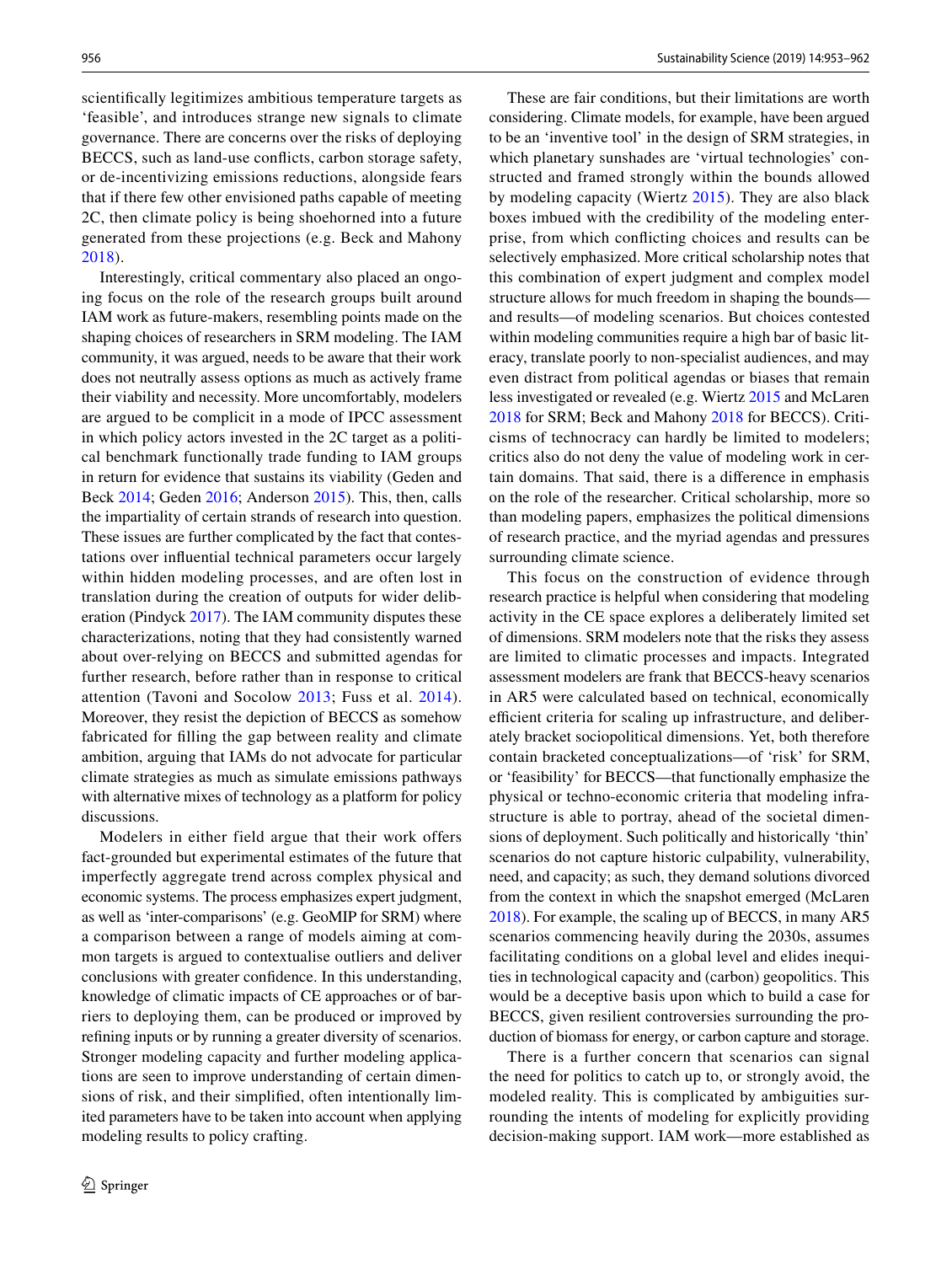a science-for-policy enterprise than SRM modeling due to its role in WGIII work in the IPCC process—tends to frame itself as neutral 'map-making', following the 'policy relevant but not policy prescriptive' ethos of the IPCC (Edenhofer and Minx [2014\)](#page-8-9); the signaling implications of their 'maps' for expectations in climate governance, however, are highlighted in Beck and Mahony [\(2018](#page-8-4)). In contrast, SRM modeling networks have no common platform. GeoMIP's earlier efforts were geared more to model validation than policy; bluntly designed to induce strong impacts in the earth system to garner broad understandings of engineered climates, rather than refect what might be climatically or politically 'desirable' (however this is to be defned). Some modelers have argued that scenarios assuming stronger mitigation and moderate SRM provide more tempered and realistic results for policy deliberation (Keith and MacMartin [2015](#page-9-7)). But are the conclusions of idealised studies deployed in political settings in a manner that exceeds their mandate? If so, what are the responsibilities of those involved—generators (e.g. modelers), translators (expert networks in climate governance), and audiences (civic and policy communities)?

Tensions between the purposes of modeling for improving systems understandings, calibrating modeling practice, or providing a workable basis for informing climate policy; or alternately, between the grounding of modeling outputs in real-world processes and their extrapolation into more fantastic possibilities, remain unresolved dimensions of this mode of research. But that modeling has both value and limitations in structure and application is not in dispute, neither by its practitioners nor by adjoining networks of (critical) experts. In what follows, we explore whether there is some disproportionate importance given to the epistemologies and practices of futures assessment represented by modeling in the CE research ecosystem, whether there are efforts to change these logics in research practice, and if these eforts can fruitfully co-exist.

#### <span id="page-4-0"></span>**Deductive reasoning in socio‑political inquiry**

While integrated assessment models do represent the social world in certain constrained ways, we now enter an area in which the focus is placed squarely on 'the social.' No method for exploring the sociopolitical dimensions of CE approaches is as dominant as modeling is regarding climatic efects. In approaching those dimensions, however, the methodologies examined here are in some ways epistemologically similar to the logics underpinning computer simulations: again, what we refer to as a 'deductive' approach. Expanded into social inquiry, dynamics are deduced from an initial set of starting conditions following the logic of the given methodology; this is a common but contested approach across economics, political science, and international relations. The latter pair of disciplines has imported key assumptions,

and even statistical and modeling approaches, from economics (where infuences have been traced further back to attempts at modeling social inquiry after the principles of physics) in the guises of rational choice theory and its ofshoots (Bernstein et al. [2000\)](#page-8-10). Through the application of those approaches, deductive thinking is a general presence in discussions of the 'social impacts' that CE approaches, as well as other felds of emerging sociotechnical systems, may have, despite criticism of such thinking from social scientifc and humanist disciplines such as science and technology studies (e.g. Bijker et al. [1987](#page-8-11)).

One prominent vein is interested in the international political dynamics around SRM, forming a body of gametheoretic modeling studies that simulate the strategic actions of states regarding the development or deployment of SRM (Harding and Moreno-Cruz [2016](#page-8-12)), with implications for some outcome of interest to the study: for example, the formation of coalitions of SRM-capable states in Ricke et al. ([2013\)](#page-9-8), environmental treaty formation in Millard-Ball ([2012\)](#page-9-9), or emission reductions in Urpelainen ([2012](#page-9-10)). These calculations unfold according to some set of covering laws: notably, states are represented as rational, strategic and unitary maximizers of benefts and minimizers of costs, following the concept of a 'homo oeconomicus' imported from microeconomic theory. Often, knowledge on the physical impacts of SRM deployments generated via climate modeling efforts serves as input for informing state preferences.

By giving a 'parsimonious' account of international political dynamics, such exercises can explain and, by extension, project outcomes with some predictive capacity precisely because of their high level of abstraction—or so proponents argue. Summarizing conclusions are difficult to reach due to difering aims: Urpelainen [\(2012\)](#page-9-10) and Millard-Ball ([2012\)](#page-9-9) point out consequences of unilateral SRM on mitigation efforts; Ricke et al.  $(2013)$  $(2013)$  $(2013)$  conclude that a small-aspossible club of frst-moving states will have an incentive to exclude new members that might upset their established preferences. To non-specialists, such exercises can appear based on highly simplifed assumptions, and removed from the concerns that more qualitatively oriented scholarship takes to be at work in international politics. These dynamics of justifcation and critique can be observed regarding other modeling and simulative activities—for example, on the emergence of BECCS as a strategy for mitigation in integrated assessment modeling scenarios.

Unlike the use of climate and integrated assessment models, a critical summary and interrogation of this body of modeling work and its implications has yet to be undertaken. Some critiques would likely be imported (and contested by economic modelers): Abstracting complex societal trends and dynamics via numeracy (however advanced); the eliding of infuential choices on modeling parameters made by researchers (however unintentionally); the relevance of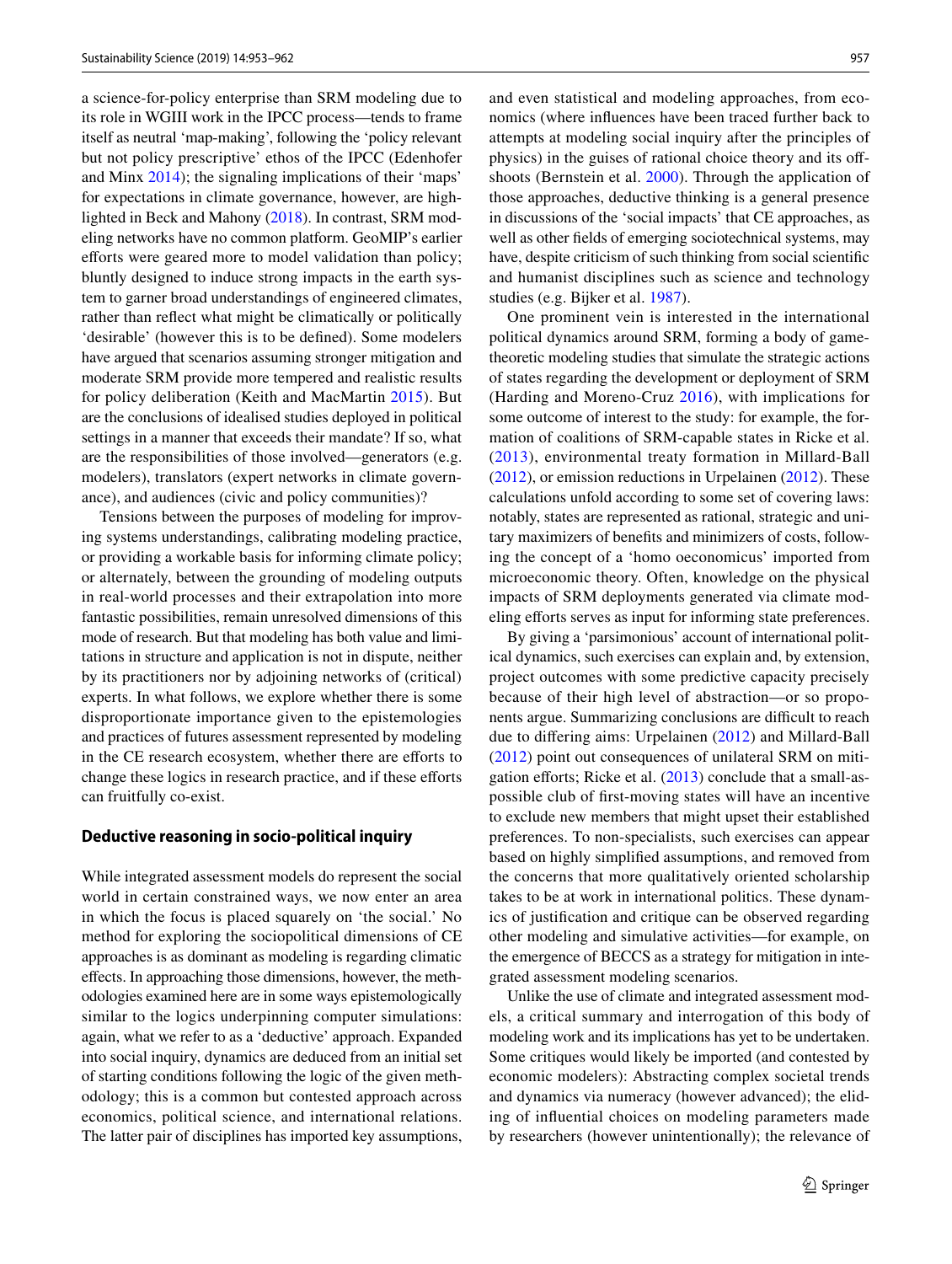politically 'thin' work that results from simplifying context, time, and value-specifc concerns (however necessarily for calculability and parsimony). Whether or not these game theoretic studies present potentials for building momentum behind realities they represent is another matter (e.g. BECCS in climate discussions); they do not appear to have had signifcant traction beyond internal debates in CE research networks. It is, perhaps, a space to watch.

Deductive reasoning is also found in less formalized analyses (as opposed to the highly formalized nature of game theory) regarding the politics of CE deployment, generally grouped within international relations or political science literatures. Neither discipline professes to be in the business of prediction; yet it is quite common to establish systemic understandings of the driving motivations and dynamics of politics that can then be presumed to shape actions and efects. What binds these otherwise disparate studies together is the understanding that future dynamics can be extrapolated from the assumption that SRM or CDR will grow up in a world embodied by particular problem structures—some understanding of the international system, some logic of confict potential, some knowledge about environmental or technological consequences—that hold true for mapping its future politics.

For example, Horton and Reynolds [\(2016](#page-8-13)) call for studies utilizing leading international relations theories (e.g. realism, institutionalism, liberalism, and constructivism) to help structure thinking on the potential intersections between CE deployment, mitigation efforts, conflict, north–south relations, and governance challenges. Many security studies similarly rely on a systematic understanding of the motivations and constraints facing international actors to deduce implications for confict over CE, implying that deployment would follow existing logics of 'potentials for direct confict' like resource scarcity (Maas and Scheffran [2012\)](#page-9-11), or that the promise of doing it would breed systemic brinksmanship in climate politics (the 'security hazard', Corry [2017](#page-8-14)). Studies can rely implicitly upon knowledge about environmental and technical consequences or 'side efects' to deduce political implications (e.g. Zürn and Schäfer [2013\)](#page-9-12). Indeed, it is often the supposed environmental impacts that get frst mention: for example, for SRM, changing temperature and precipitation patterns. For some, this sequencing is explicitly desirable, lest, to paraphrase Victor et al. ([2013](#page-9-13)), the politics of geoengineering get far ahead of the science. This has similarly often been the case for assessments of governance and policy options; early governance proposals tended to emphasize management of physical risks, and 'tailor the amount of scrutiny to the scale' thereof (Lin [2015,](#page-9-14) p. 2538).

That environmental and climatic consequences of human activity have political knock-ons, and that systemic structures shape distributed outcomes, is seldomly contested in principle. Disagreement with these assumptions is based more on the priority thought to be given to technical and physical criteria of risk, or a perceived disposition of deductive social inquiry to expert-driven narratives and technocratic research, than on the notion that they are wrong in principle. In what follows, we trace one strand of pushback emerging against research practices that facilitate these modes of thinking.

# <span id="page-5-0"></span>**Deliberative stakeholder engagement and foresight approaches**

If the works of the previous section represent a 'deductive' mode of social science, then a burgeoning feld of 'empirical' social science (Burns et al. [2016\)](#page-8-15) posits that understandings of concerns and values regarding future risks and challenges can be sourced from engagements with scientifc, policy, and civic stakeholders. From there, however, procedures and intents underpinning engagement work diverge. A network of (largely) UK-based scholars and practitioners highlight that two distinct waves of stakeholder engagements can be observed. In the frst wave, it was argued, procedures were functionally entrenching SRM and CDR approaches as 'policy objects' (the accused include, e.g. Ipsos [2010](#page-8-16); Mercer et al. [2011](#page-9-15)). Questions were asked, and discussion confgured, around technical dimensions and thresholds of efectiveness, safety and cost that purportedly made CE approaches more researchable or actionable for the projected desires of policy-makers, disaggregated into individual technologies for 'diferentiated governance', and with increased examination of stages of research or 'reduction of uncertainties' rather than broader social and ethical questions (Corner et al. [2013](#page-8-17); Owen [2014](#page-9-16)).

Engagements of a so-called 'Second Wave' would utilize deliberative exercises—described generally as innovative dialogues highlighting diferent perspectives in exploring futures, with minimal prefacing work by experts. This would ideally create a space for discussing CE's means and ends in an open-ended, substantive manner, while 'un-framing' them as policy objects (for a summary of such exercises, see Bellamy and Lezaun [2017\)](#page-8-18). Significantly, this body of work invoked the principles of 'anticipatory governance' (Guston [2014](#page-8-19)), and 'responsible research and innovation (RRI)' (Stilgoe et al. [2013](#page-9-17))—deliberative and future-oriented frameworks for the governance of emerging technologies. Both had previously seen concerted application in nanotechnology debates, and can be seen as an importation, by its practitioners, of an evolving toolkit of governance concepts and research practices from one realm of emerging techno-science into another (for a history of this 'amalgam of ideas', see Burget et al. [2017](#page-8-20)).

Methodologically, advocates of these frameworks contend that the current paradigm in future-oriented research places an undue focus on 'outcomes' rather than 'processes':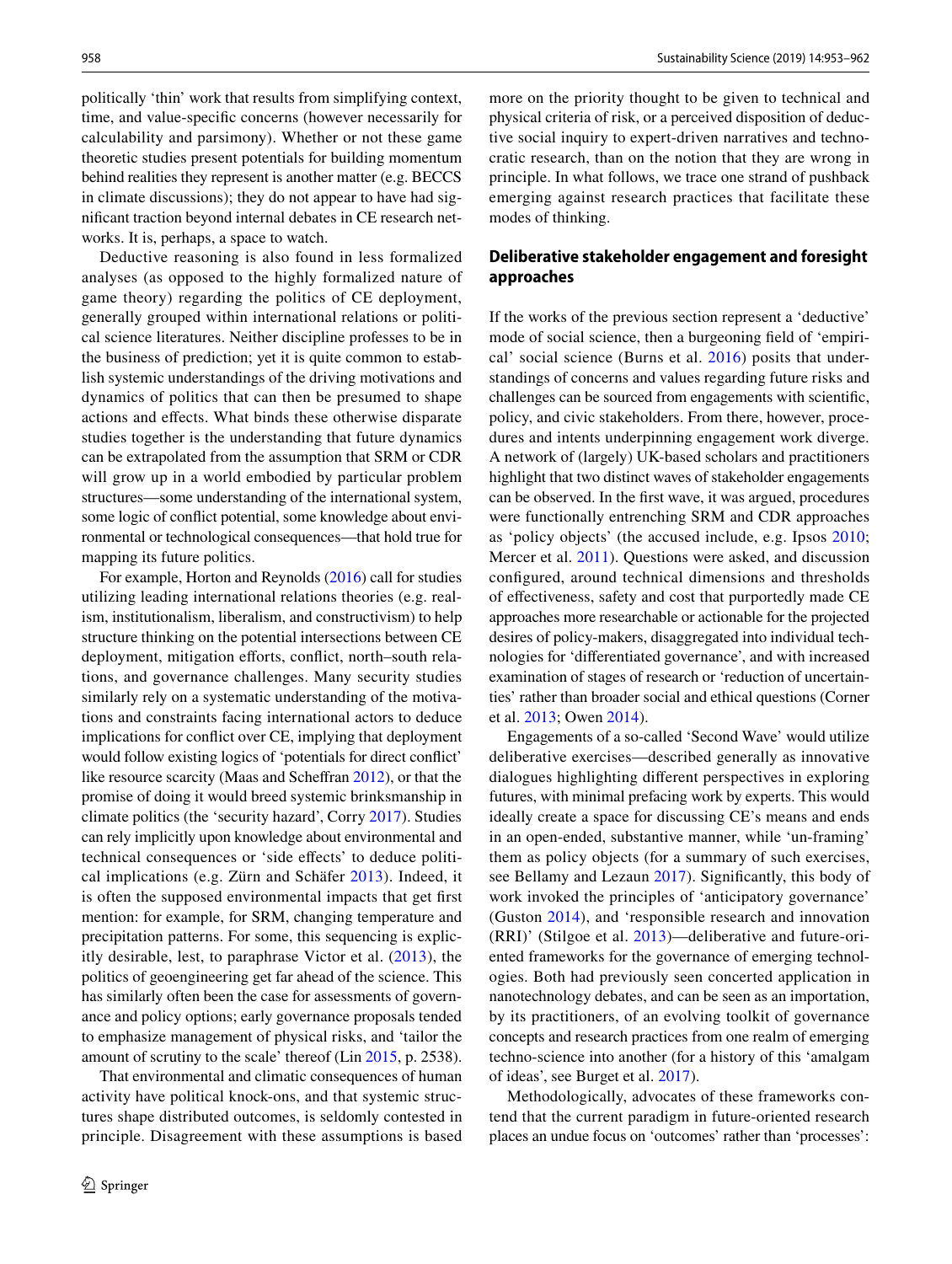that is, on the accuracy and usability of future projections of technology for policy, rather than on the epistemologies and choices on which these are pieced together; and on public engagement as a kind of reporting mechanism for audiences after-the-fact, rather than a deliberative activity from the outset that helps inform the objectives of scientifc work. The argument is that this paradigm privileges and elides the role of 'key enactors' in setting and framing risks, reserving capacity to frame the boundaries of the debate for particularly invested constituencies while simultaneously portraying this process as apolitical (Owen [2014\)](#page-9-16). Substantively, RRI practitioners in the CE space set themselves up against a reliance on technical knowledge as a baseline for defning societal challenges, or framing CE approaches as a narrow response to climate change rather than game-changing endeavors in their own right (Bellamy and Lezaun [2017](#page-8-18); Foley et al. [2018](#page-8-21)).

One can admire the mission statement of RRI while interrogating its execution. Some have observed that the publications of this 'Second Wave' of engagements produce conclusions that counter-frame the viability and desirability of CE approaches as successfully as the framers they seek to counteract (Heyward and Rayner [2013](#page-8-22); Schäfer and Low [2018](#page-9-18)). Bellamy et al. ([2013\)](#page-8-23), as a typical example of 'Second Wave' work, concludes that when engagements focus on more expansive societal concerns rather than on technical questions of cost and efficiency, participants tend to de-prioritise CE approaches. Macnaghten and Szerszynski [\(2013\)](#page-9-19) more forcefully point to the 'centralising and autocratic social constitution' of sunlight refection methods, and question if it is compatible with democratic governance. Heyward and Rayner ([2013\)](#page-8-22) argue Macnaghten and Szerszynski's conclusions refect a 'curious asymmetry', in which these characterizations are applied to forms of CE, yet not uniformly so to a variety of other governance proposals with similarly global, centralizing implications. The implication is that some RRI practitioners in this space, in seeking to 'unframe' climate engineering and retard its lock-in as a set of policy options, can be quieter on their own framing choices.

There is a larger point to be made, however obvious. RRI is not just a procedural framework for bettering participation; it is an umbrella concept for sets of political activities, representing the agendas and logics of particular networks in specifc areas of emerging technology assessment, as well as particular conceptions of the proper relationship between science and society. The political may infuence how the procedural is developed and executed, and to focus on the procedural alone de-politicises RRI as a concept and its practitioners as actors (see Van Oudheusden [2014\)](#page-9-20). Engagements and critiques invoking RRI in the CE space focus more on interrogating the actors and signaling efects of modes of inquiry deemed to operationalize

CE approaches (e.g. prioritizing technical metrics over societal and normative questions) or elide the shaping infuences of researchers (e.g. in modeling), than its own practice and politics. One need not devalue their work while asking the question of who is watching the watchers.

An adjacent corner of this ad-hoc feld of deliberative methods requires its own mention, due to nuances in history and application. 'Foresight' approaches have recently found a limited traction in the CE space: predominantly (though not exclusively) as scenario-building exercises, and increasingly (though not initially) under the rubric of anticipatory frameworks. Long practiced as a set of prognostic and planning tools in military and business settings, foresight struggled for acceptance in the social sciences in earlier guises as 'futurology' or 'future studies'. However, overlaps were established between foresight practice and scholarship examining the shaping efects of claims to the future in emerging techno-science felds, and incorporated as a principal component of 'anticipatory governance' ('Foresight' in Guston [2014](#page-8-19)) and later in RRI ('Anticipation' in Stilgoe et al. [2013\)](#page-9-17). Both frameworks invoke the use of scenario work—emphasizing its potential to enhance deliberation and critical refection amongst participants—to map future-making processes.

Scenarios, in this understanding, reject probabilistic forecasting in favor of small sets of futures that are rich in sociopolitical detail, highly diferentiated (or 'alternative') and easily comparable, and are developed deliberatively between diverse viewpoints. Scenarios are in turn supposed to be experimental: provoking refection by participants on specifc conceptions of future threats and opportunities, on why these conceptions (but not others) made the cut, and on strategies that might be resilient against or adaptable to a wide variety of possible outcomes rather than tailored to a more limited set of predictions (Vervoort and Gupta [2018](#page-9-21)). Most exercises in the CE space were developed in expert-driven workshops with small participation numbers, developing 'explorative' scenarios that reflect on the challenges presented to—and by—efforts to govern SRM or CDR development under a variety of environmental and societal pressures (Low [2017b](#page-9-22)). We might note that early CE scenarios were motivated by older principles of foresight rather than by RRI. Alongside deliberative engagement exercises, scenario work began to invoke RRI as that framework became popularized (Low [2017a](#page-9-23); Bellamy and Healey [2018\)](#page-8-24).

Whether conducted under the spirit or the letter of RRI, foresight's practitioners pose it as a corrective logic to inertial modes of inquiry that lend greater credence to evidence grounded in hindsight, and portray researchers as aloof from rather than constitutive of the futures they assess. Both are points of view antithetical to the practiceoriented prospection that foresight represents (Selin [2008](#page-9-24)).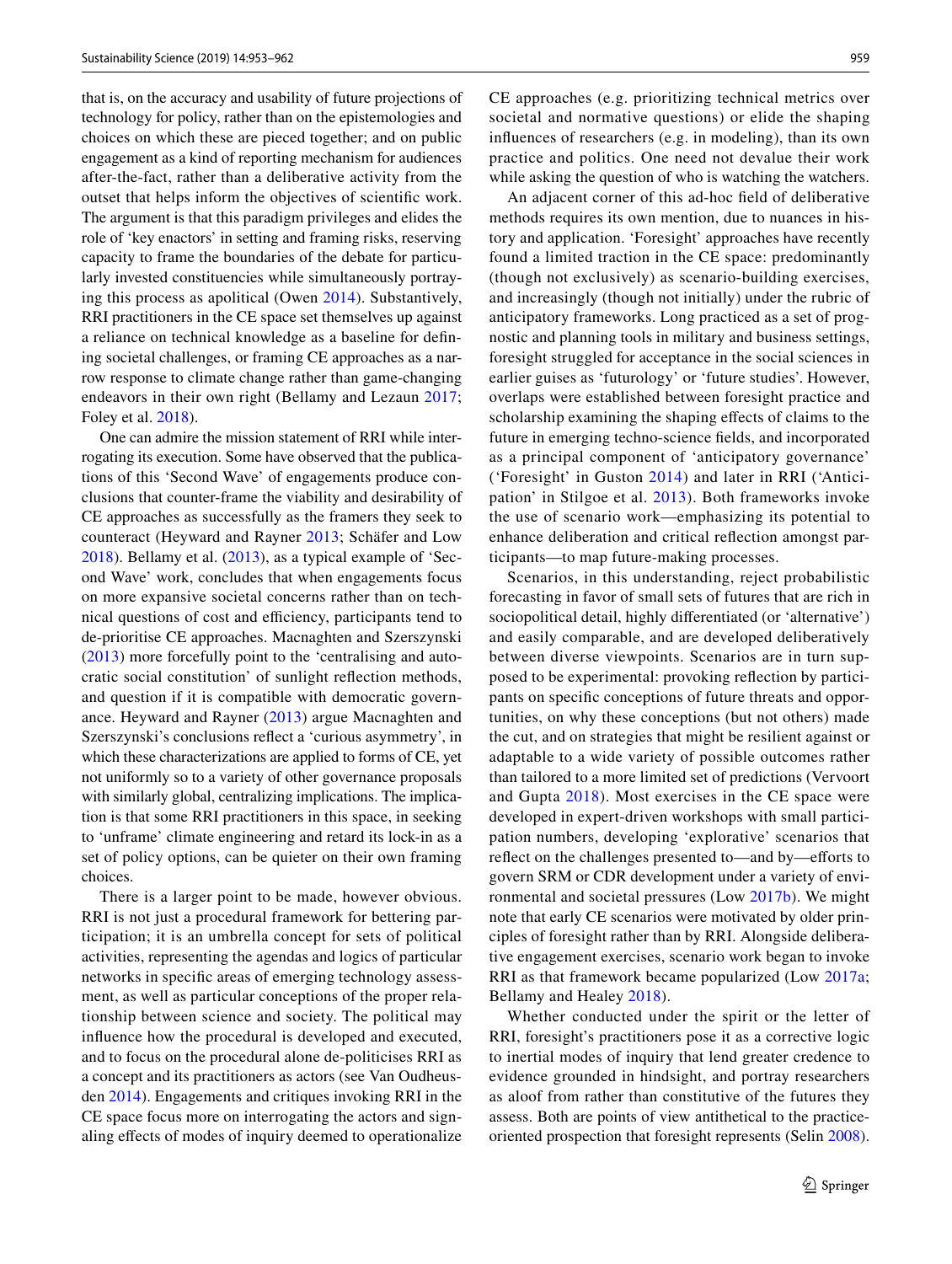The framing efects of this small collection of exercises on the wider debate, however, are for now minimal. For a start, the feld sufers from low visibility, and has not generated resonant conclusions on risk or governance that one might examine for motive and efect. Scenarios sometimes turn out too outlandishly to be actionable or recombine risks already derived in other studies. Moreover, its objectives and conclusions are internally incoherent. Practitioners are divided on the use of foresight for creating 'actionable' knowledge for strategic framing and policy guidance, or for communicating between and interrogating participating perspectives as part of 'community learning' (Talberg et al. [2018;](#page-9-25) Gabriel and Low [2018\)](#page-8-25). However, as a deliberative tool, foresight shares much with (and is often used for) stakeholder engagement—this is where it may currently hold more credibility in the CE space. As with engagement exercises conducted under the RRI banner, one can question if foresight applications fulfll ambitions of 'opening up' the debate to more plural processes, or produce results with veiled political and normative commitments.

## **A shared understanding of futures research**

Our intent here has been to question if research methods produce assumptions that structure how futures are generated and acted upon in the present. What are the kinds of risk highlighted by those futures, and positioned as relevant concerns for research and policy in the present? What are epistemologies, expertises, and agendas that they come tied up with, and what actors do they privilege? In short: how do methods and their users confgure the bounds of the debate? From the above analysis, we distil some underlying currents in the construction of climate engineering futures. What follows is not intended as defnitive, or as a strict dichotomy; however, we believe that it captures relevant diferences in broad strokes.

First, the dimensions represented by modeling—the capacity of numeracy to capture and simulate complex dynamics, the functional focus on physical and technoeconomic aspects, characterizations as science 'proper' often occupy a position of epistemological primacy. We can consider, for example, the expansion of modeling logics into assessments that focus upon political and societal questions, or (more tenuously) the resilience of deductive reasoning across research practice. Moreover, and with particular relevance to SRM, socio-political assessments in game theory, deductive inquiry into risk, even some engagement work—position politics as efforts to navigate the 'climates' generated by physical science modeling.

This is not to write off the usefulness of such simulations. These can yield imperfect but valuable observations about the environmental or technical dimensions that they are designed to explore; indeed, one can reasonably argue that diferent epistemologies and practices of assessment tackle diferent areas of the puzzle. Models, one might note, cannot determine public values any more than deliberative engagement can determine the physical science of precipitation; the challenge is for the results of diferent areas of investigation to fruitfully inform each other. Yet, this proposed division of labour might be a little simplistic: All research practices (and users) are already engaged in a larger system where judgment is passed, in ways that defy simple boundary-drawing between methods and expert communities, on the viability and desirability of kinds of CE. Plainly put: the use of research often exceeds the bounds of its design.

The question critics (and the authors as well) raise is whether limited conceptions and calculations of risk, and the futures they frame, are inertially and disproportionately prominent within CE's research ecosystem because they are more amenable to modeling practices. This is seen to be amplifed by other perceived factors: If modeling, as a mode of futures-exploration, retains a particular, historic resonance and credibility in climate science and governance; if the CE research enterprise is, as is the case for much work in emerging felds of science and technology, characterized strongly by the expectation to create actionable or policy relevant evidence; and if expert-driven assessment, however unintentionally, often leans toward technocracy. In partial response to these concerns (within and outside of CE), more deliberative practices of social inquiry—increasingly marshalled under the banner of RRI or 'anticipatory' assessment of immature technological systems—have developed a growing presence. These attempts to present alternatives by repositioning politics as constitutive of, and not subordinate to, science. Deliberative engagement, at least in mission statement, presents an increasing variety of civic and policy audiences with the opportunity to frame the implications of engineered climates on their own terms. But although posing corrective measures to technical and technocratic future-making, some actors in this space have been critiqued as bringing with them their own normative commitments regarding the desirability of the climate engineering enterprise. The observation, then, that research practice is political is not applicable only to modeling work. Approaches for bettering process such as RRI need to be examined as tied to the forms of expertise, agendas, and blind spots of its practitioners, as much as the activities that they interrogate.

All this is to point out that practitioners in this space can and should work to enhance complementarity between methods and users—not simply by 'putting them in their place', or allowing diferent methods to assess diferent questions but by also building a shared understanding of the practices and politics that underpin future-oriented research. This, ideally, might allow for more fuid, mutual access between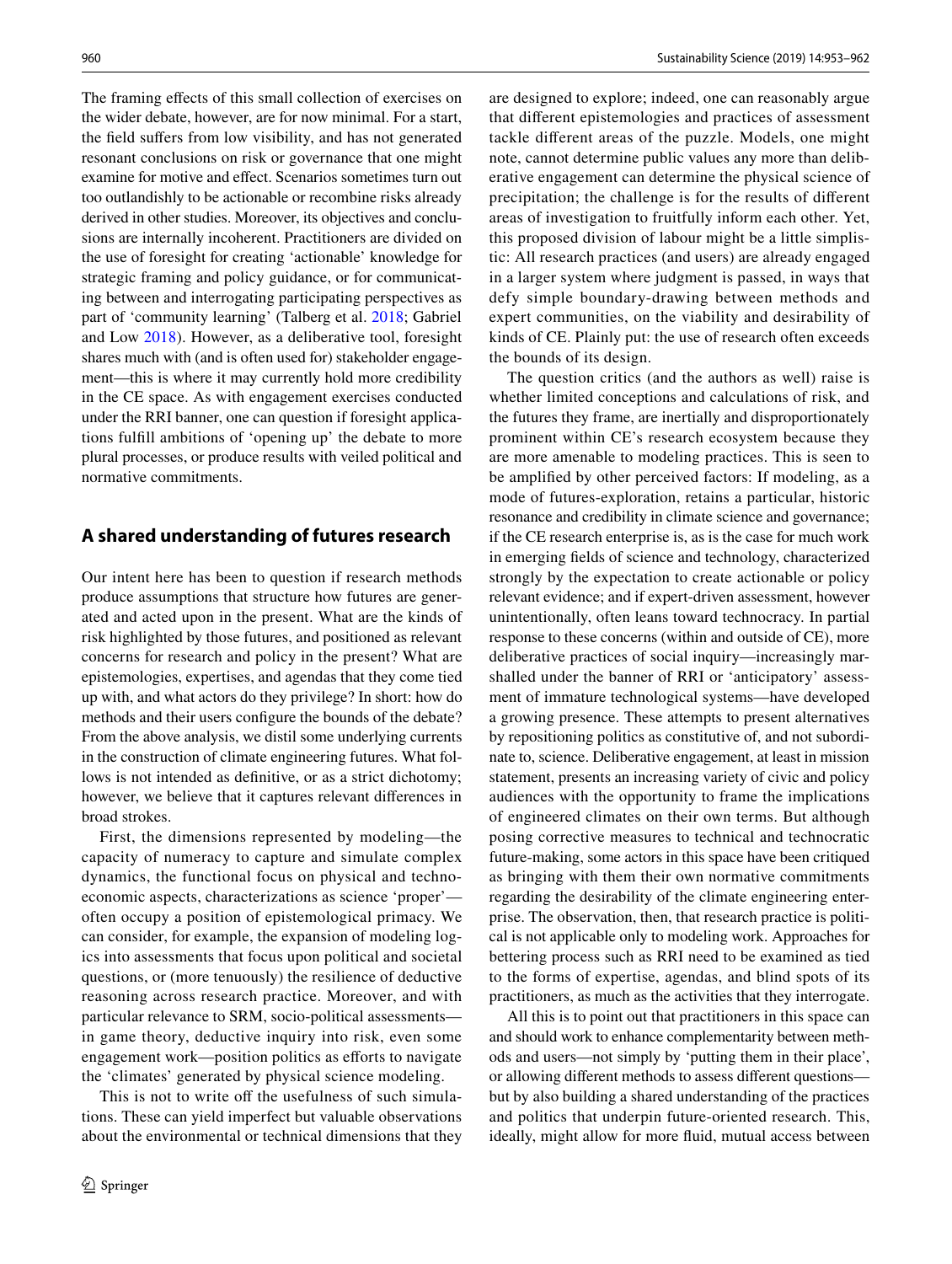disciplinary communities, or with stakeholders from a variety of demographics and polities, in shaping objectives and methods of research. Efforts across disciplines to clarify the intents and limits of various methods remain low hanging fruits, as is deepening the interdisciplinarity of research projects (for a critique of the imperfect degree of mutual learning in assessments, see Foley et al. [2018\)](#page-8-21). Understanding 'boundary work' is especially useful for cross-disciplinary learning: the idea that concepts ostensibly common to different expert, civic, or policy communities—for example, 'deductive' and 'deliberative', 'risk' and 'feasibility', 'expert judgment', 'scenarios', 'futures', and even 'sustainability' are likely understood and practiced with tribal nuances and agendas (e.g. Shackley and Wynne [1996\)](#page-9-26).

Illustrations of research practice with a stronger blending of disciplines might also be helpful. Much foresight work in this space, for example, combines discussion of climatic, societal, and political trends to build futures that refect the forms of expertise and concerns of diverse participants—a combination of deliberative engagement with elements of simulative work for a more participatory kind of scenario construction. Also of interest to the authors are proposals to integrate principles of 'deliberation' and 'anticipation' (again, research generated jointly between experts and publics, that highlights rather than elides non-technical perspectives) into climatic, game theoretic, or integrated assessment modeling—precisely the kind of knowledge production where a high bar for literacy creates a high barrier to entry. Greater attention thus needs to be paid not just to the outcomes of analyses—what the benefts and risks of future technologies supposedly are—but to the methodological processes through which such knowledge is produced, to how these structure our knowledge in ways that illuminate certain benefts and risks over others, and to the building of shared epistemologies and practices that explore diferent futures of climate, society, and sustainability in refexive and experimental ways.

**Open Access** This article is distributed under the terms of the Creative Commons Attribution 4.0 International License [\(http://creativeco](http://creativecommons.org/licenses/by/4.0/) [mmons.org/licenses/by/4.0/](http://creativecommons.org/licenses/by/4.0/)), which permits unrestricted use, distribution, and reproduction in any medium, provided you give appropriate credit to the original author(s) and the source, provide a link to the Creative Commons license, and indicate if changes were made.

# **References**

- <span id="page-8-7"></span>Anderson K (2015) Duality in climate science. Nat Geosci 8:898–900
- <span id="page-8-4"></span>Beck S, Mahony M (2018) The politics of anticipation: the IPCC and the negative emissions technologies experience. Glob Sustain 1:1–8
- <span id="page-8-24"></span>Bellamy R, Healey P (2018) 'Slippery slope'or 'uphill struggle'? Broadening out expert scenarios of climate engineering research and development. Environ Sci Policy 83:1–10
- <span id="page-8-18"></span>Bellamy R, Lezaun J (2017) Crafting a public for geoengineering. Public Underst Sci 26:402–417
- <span id="page-8-23"></span>Bellamy R, Chilvers J, Vaughan NE et al (2013) 'Opening up' geoengineering appraisal: multi-criteria mapping of options for tackling climate change. Glob Environ Change 23:926–937
- <span id="page-8-10"></span>Bernstein S, Lebow RN, Stein JG, Weber S (2000) God gave physics the easy problems: adapting social science to an unpredictable world. Eur J Int Relat 6(1):43–76
- <span id="page-8-11"></span>Bijker WE, Hughes TP, Pinch TJ (1987) The social construction of technological systems: new directions in the sociology and history of technology. MIT Press, Cambridge
- <span id="page-8-0"></span>Borup M, Brown N, Konrad K et al (2006) The sociology of expectations in science and technology. Technol Anal Strateg Manag 18:285–298
- <span id="page-8-20"></span>Burget M, Bardone E, Pedaste M (2017) Defnitions and conceptual dimensions of responsible research and innovation: a literature review. Sci Eng Ethics 23:1–19
- <span id="page-8-15"></span>Burns ET, Flegal JA, Keith DW et al (2016) What do people think when they think about solar geoengineering? A review of empirical social science literature, and prospects for future research. Earth's Future 4:536–542
- <span id="page-8-17"></span>Corner A, Parkhill K, Pidgeon N et al (2013) Messing with nature? Exploring public perceptions of geoengineering in the UK. Glob Environ Change 23:938–947
- <span id="page-8-14"></span>Corry O (2017) The international politics of geoengineering: The feasibility of Plan B for tackling climate change. Secur Dialogue 48(4):297–315
- <span id="page-8-9"></span>Edenhofer O, Minx J (2014) Mapmakers and navigators, facts and values. Science 345:37–38
- <span id="page-8-3"></span>Edwards PN (2010) A vast machine: computer models, climate data, and the politics of global warming. MIT Press, Cambridge
- <span id="page-8-21"></span>Foley RW, Guston D, Sarewitz D (2018) Towards the anticipatory governance of geoengineering. In: Blackstock JJ, Low S (eds) Geoengineering our climate? Ethics, politics and governance. Routledge, London
- <span id="page-8-8"></span>Fuss S, Canadell JG, Peters GP et al (2014) Betting on negative emissions. Nat Clim Change 4:850–853
- <span id="page-8-25"></span>Gabriel J, Low S (2018) Foresight in climate engineering. In: Blackstock J, Low S (eds) Geoengineering our climate? Ethics, politics, and governance. Routledge, London, pp 218–222
- <span id="page-8-6"></span>Geden O (2016) The Paris Agreement and the inherent inconsistency of climate policymaking. Wiley Interdiscip Rev Clim Change 7:790–797
- <span id="page-8-5"></span>Geden O, Beck S (2014) Renegotiating the global climate stabilization target. Nat Clim Change 4:747–748
- <span id="page-8-2"></span>Granjou C, Walker J, Salazar JF (2017) The politics of anticipation: on knowing and governing environmental futures. Futures 92:5–11
- <span id="page-8-1"></span>Grin J, Grunwald A (2000) Vision assessment: shaping technology in 21st century society. Springer, Berlin
- <span id="page-8-19"></span>Guston DH (2014) Understanding 'anticipatory governance'. Soc Stud Sci 44:218–242
- <span id="page-8-12"></span>Harding A, Moreno-Cruz JB (2016) Solar geoengineering economics: from incredible to inevitable and half-way back. Earth's Future 4:569–577
- <span id="page-8-22"></span>Heyward C, Rayner S (2013) A curious asymmetry: social science expertise and geoengineering. Climate Geoengineering Governance working paper 7. [http://geoengineering-governance-resea](http://geoengineering-governance-research.org/perch/resources/workingpaper7heywardrayneracuriousasymmetry.pdf) [rch.org/perch/resources/workingpaper7heywardrayneracuriousa](http://geoengineering-governance-research.org/perch/resources/workingpaper7heywardrayneracuriousasymmetry.pdf) [symmetry.pdf.](http://geoengineering-governance-research.org/perch/resources/workingpaper7heywardrayneracuriousasymmetry.pdf) Accessed 29 Apr 2019
- <span id="page-8-13"></span>Horton JB, Reynolds JL (2016) The international politics of climate engineering: a review and prospectus for international relations. Int Stud Rev 18:438–461
- <span id="page-8-16"></span>Ipsos MORI (2010) Experiment earth? Report on a public dialogue on geoengineering. [https://goo.gl/YrEspL.](https://goo.gl/YrEspL) Accessed 29 Apr 2019